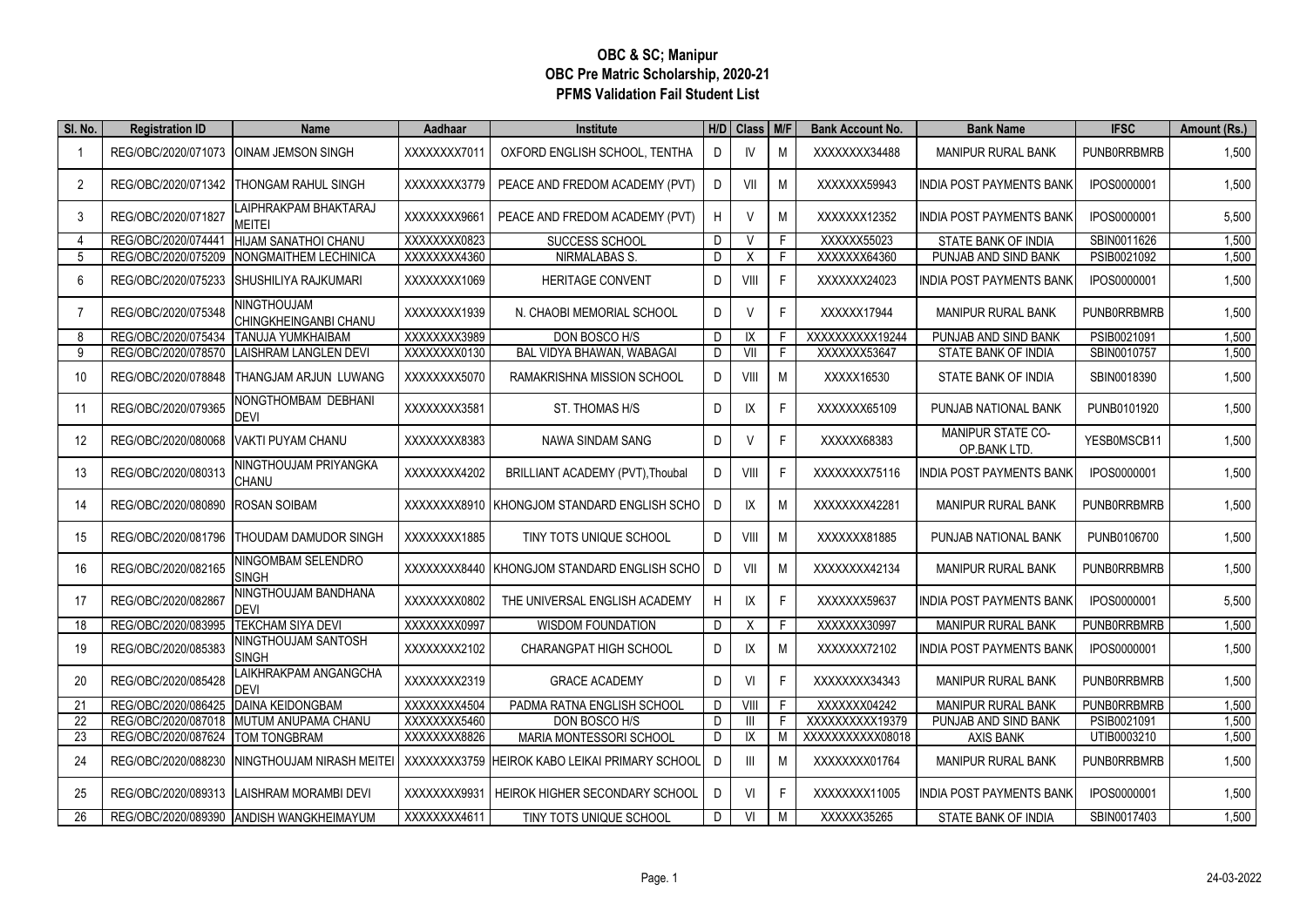## **OBC & SC; Manipur OBC Pre Matric Scholarship, 2020-21 PFMS Validation Fail Student List**

| SI. No. | <b>Registration ID</b>         | <b>Name</b>                                | Aadhaar      | Institute                                       |    | H/D Class M/F     |    | <b>Bank Account No.</b> | <b>Bank Name</b>                         | <b>IFSC</b>        | Amount (Rs.) |
|---------|--------------------------------|--------------------------------------------|--------------|-------------------------------------------------|----|-------------------|----|-------------------------|------------------------------------------|--------------------|--------------|
| 27      | REG/OBC/2020/089661            | WARIBAM JOEL MEETEI                        | XXXXXXXX5241 | SARASWATI BAL VIDYA MANDIR                      | H  | $\overline{\leq}$ | M  | XXXXXXX00358            | <b>MANIPUR RURAL BANK</b>                | <b>PUNBORRBMRB</b> | 5,500        |
| 28      | REG/OBC/2020/089806            | MOIRANGMAYUM SUSHITRA<br>DEVI              | XXXXXXX1329  | LITTLE MASTER ENGLISH HR. SEC.<br><b>SCHOOL</b> | D  | IX                | F  | XXXXX89911              | INDIA POST PAYMENTS BANK                 | IPOS0000001        | 1,500        |
| 29      | REG/OBC/2020/090807            | AHEIBAM WANGLEN KHUMAN                     | XXXXXXX4984  | THE ROYAL ACADEMY OF ADV.<br><b>LEARNING</b>    | H  | IV                | M  | XXXXXXXXX09217          | <b>BANK OF BARODA</b>                    | <b>BARBOUJMGAV</b> | 5,500        |
| 30      | REG/OBC/2020/090987            | CHANDAM RISHITA DEVI                       | XXXXXXX7608  | SPECIAL REGULAR ENGLISH SCHOOL                  | D  | VI                | F  | XXXXXXX09553            | <b>MANIPUR RURAL BANK</b>                | <b>PUNBORRBMRB</b> | 1,500        |
| 31      | REG/OBC/2020/091073            | KHUMANTHEM ANJU DEVI                       | XXXXXXX7237  | <b>GRACE ACADEMY</b>                            | D  | VI                | F  | XXXXXX41151             | <b>MANIPUR RURAL BANK</b>                | <b>PUNBORRBMRB</b> | 1,500        |
| 32      | REG/OBC/2020/091580            | OUREMBAM PAIKHOMBA.<br>meitei              | XXXXXXX3042  | PARADISE ENG. SCHOOL (PVT)                      | H  | VIII              | M  | XXXXXX61837             | INDIA POST PAYMENTS BANK                 | IPOS0000001        | 5,500        |
| 33      | REG/OBC/2020/092568            | <b>JESHICA DEVI AMOM</b>                   | XXXXXXX4661  | <b>GREEN GROUND ACADEMY (REC.)</b>              | D  |                   | F  | XXXXX80944              | INDIA POST PAYMENTS BANK                 | IPOS0000001        | 1,500        |
| 34      | REG/OBC/2020/094289            | THOUNAOJAM BERNARD<br><b>SINGH</b>         | XXXXXXX6590  | EUREKA ACADEMY (REC.)                           | H. | Χ                 | M  | XXXXXX43623             | INDIA POST PAYMENTS BANK                 | IPOS0000001        | 5,500        |
| 35      | REG/OBC/2020/094657            | NONGMAITHEM SHYAMCHAND<br>SINGH            | XXXXXXX2392  | <b>BRIGHTER SCHOOL</b>                          | D  | IX                | M  | XXXXXXXX16623           | MANIPUR RURAL BANK                       | <b>PUNBORRBMRB</b> | 1,500        |
| 36      | REG/OBC/2020/094696            | LANCHENBA PAONAMCHA                        | XXXXXXX9958  | K.M. BLOMMIMG ENGLISH SCHOOL                    | D  | IX                | M  | XXXXXXXX18683           | <b>IDBI BANK LTD</b>                     | IBKL0001219        | 1,500        |
| 37      | REG/OBC/2020/095395            | LANGPOKLAKPAM LAKHIPYARI<br><b>DEVI</b>    | XXXXXXX3041  | TEKCHAM HIGH SCHOOL REGD.                       | D  | X                 | F. | XXXXX57377              | INDIA POST PAYMENTS BANK                 | IPOS0000001        | 1,500        |
| 38      | REG/OBC/2020/095855            | <b>USHA NAMARAM</b>                        | XXXXXXXX0723 | MARIA MONTESSORI SCHOOL                         | D  | VIII              | F  | XXXXX79083              | <b>HDFC BANK LTD</b>                     | HDFC0001999        | 1,500        |
| 39      | REG/OBC/2020/095879            | WANGKHEIMAYUM<br>BIDYALUXMI DEVI           | XXXXXXX3655  | IRAMDAM MAHEIKOL (IMA) (REC.)                   | H  | VII               | F. | XXXXXX73655             | <b>INDIA POST PAYMENTS BANK</b>          | IPOS0000001        | 5,500        |
| 40      | REG/OBC/2020/096066            | <b>GLAMORJIT ASEM</b>                      | XXXXXXX6174  | M. S. GLOBAL ACADEMY                            | D  | V                 | M  | XXXXXX02369             | <b>CANARA BANK</b>                       | CNRB0004723        | 1,500        |
| 41      | REG/OBC/2020/097568            | KHAIDEM RINA CHANU                         | XXXXXXX4479  | CHARANGPAT HIGH SCHOOL                          | D  | VI                | F  | XXXXXXX17926            | <b>IDFC FIRST BANK LIMITED</b>           | IDFB0020101        | 1,500        |
| 42      | REG/OBC/2020/098300            | <b>KELVIN LAIRENJAM</b>                    | XXXXXXX1222  | TINY TOTS UNIQUE SCHOOL                         | D  | Ш                 | M  | XXXXXX81222             | PUNJAB AND SIND BANK                     | PSIB0021091        | 1,500        |
| 43      | REG/OBC/2020/098306            | LONGJAM THOIBA SINGH                       | XXXXXXX6818  | SUCCESS SCHOOL                                  | D  | IV                | M  | XXXXXX86818             | PUNJAB AND SIND BANK                     | PSIB0021091        | 1,500        |
| 44      | REG/OBC/2020/098557            | <b>DYANI LAISHRAM</b>                      | XXXXXXX7517  | EASTERN POPULAR ENGLISH SCHOOL                  | D  | VIII              | F  | XXXXXX06879             | <b>INDIA POST PAYMENTS BANK</b>          | IPOS0000001        | 1,500        |
| 45      | REG/OBC/2020/099155            | <b>LAISHRAM NANDESHWORI</b><br>DEVI        | XXXXXXX7571  | REGULAR ENGLISH H/S                             | D  | $\vee$            | F  | XXXXXX77571             | <b>MANIPUR STATE CO-</b><br>OP.BANK LTD. | YESB0MSCB01        | 1,500        |
| 46      | REG/OBC/2020/099514            | <b>ATHOKPAM BIKO SINGH</b>                 | XXXXXXX0809  | NORTH EASTERN ENGLISH SCHOOL                    | D  | IX                | M  | XXXXXXXX42197           | SYNDICATE BANK                           | SYNB0007951        | 1,500        |
| 47      | REG/OBC/2020/099862            | HIDANGMAYUM NITIN SHARMA                   | XXXXXXX6982  | <b>CATHOLIC SCHOOL</b>                          | D  | VIII              | M  | XXXXX30332              | <b>INDIA POST PAYMENTS BANK</b>          | IPOS0000001        | 1,500        |
| 48      | REG/OBC/2020/100106            | RAJKUMARI DIANA DEVI                       | XXXXXXX5506  | LITTLE FLOWER S.                                | D  | IV                | F. | XXXXXX12589             | <b>MANIPUR RURAL BANK</b>                | <b>PUNBORRBMRB</b> | 1,500        |
| 49      | REG/OBC/2020/100287            | NAOREM PREMSON MEITEI                      | XXXXXXX5268  | PROGRESSIVE ENGLISH SCHOOL                      | D  | X                 | M  | XXXXXX85268             | MANIPUR RURAL BANK                       | <b>PUNBORRBMRB</b> | 1,500        |
| 50      |                                | REG/OBC/2020/100310 OKRAM TIMTIM SINGH     | XXXXXXX4122  | PARADISE ENG. SCHOOL (PVT)                      | D  | VI                | M  | XXXXX68414              | INDIA POST PAYMENTS BANK                 | IPOS0000001        | 1,500        |
| 51      | REG/OBC/2020/100551            | <b>INAOREM BONSON</b>                      | XXXXXXX1133  | CATHOLIC SCHOOL                                 | D  | V                 | M  | XXXXXXXX86438           | <b>UCO BANK</b>                          | UCBA0002995        | 1,500        |
| 52      | REG/OBC/2020/102533            | YUMKHAM HENTHOIBI DEVI                     | XXXXXXX6385  | KENDRIYA VIDYALAYA LEIMAKHONG                   | D  | VII               | F  | XXXXXXX07301            | PUNJAB AND SIND BANK                     | UTIB0SIUCB1        | 1,500        |
| 53      | REG/OBC/2020/102606            | MANGAL CHINGANGBAM                         | XXXXXXX5550  | <b>EREIMA ENGLISH SCHOOL</b>                    | D  |                   | M  | XXXXXXXX35030           | <b>UCO BANK</b>                          | UCBA0002653        | 1,500        |
| 54      | REG/OBC/2020/102622 TH. SARINA |                                            | XXXXXXX7361  | IRENGBAND HIGH SCHOOL (AIDED)                   | H  | X                 | F  | XXXXXX17361             | FINO PAYMENTS BANK LTD                   | FINO0001001        | 5,500        |
| 55      |                                | REG/OBC/2020/102703   IROM SANAYAIMA SINGH | XXXXXXX4063  | SAMBANLEI SEKPIL SCHOOL                         | D  | VIII              | M  | XXXXXX04713             | MANIPUR RURAL BANK                       | <b>PUNBORRBMRB</b> | 1,500        |